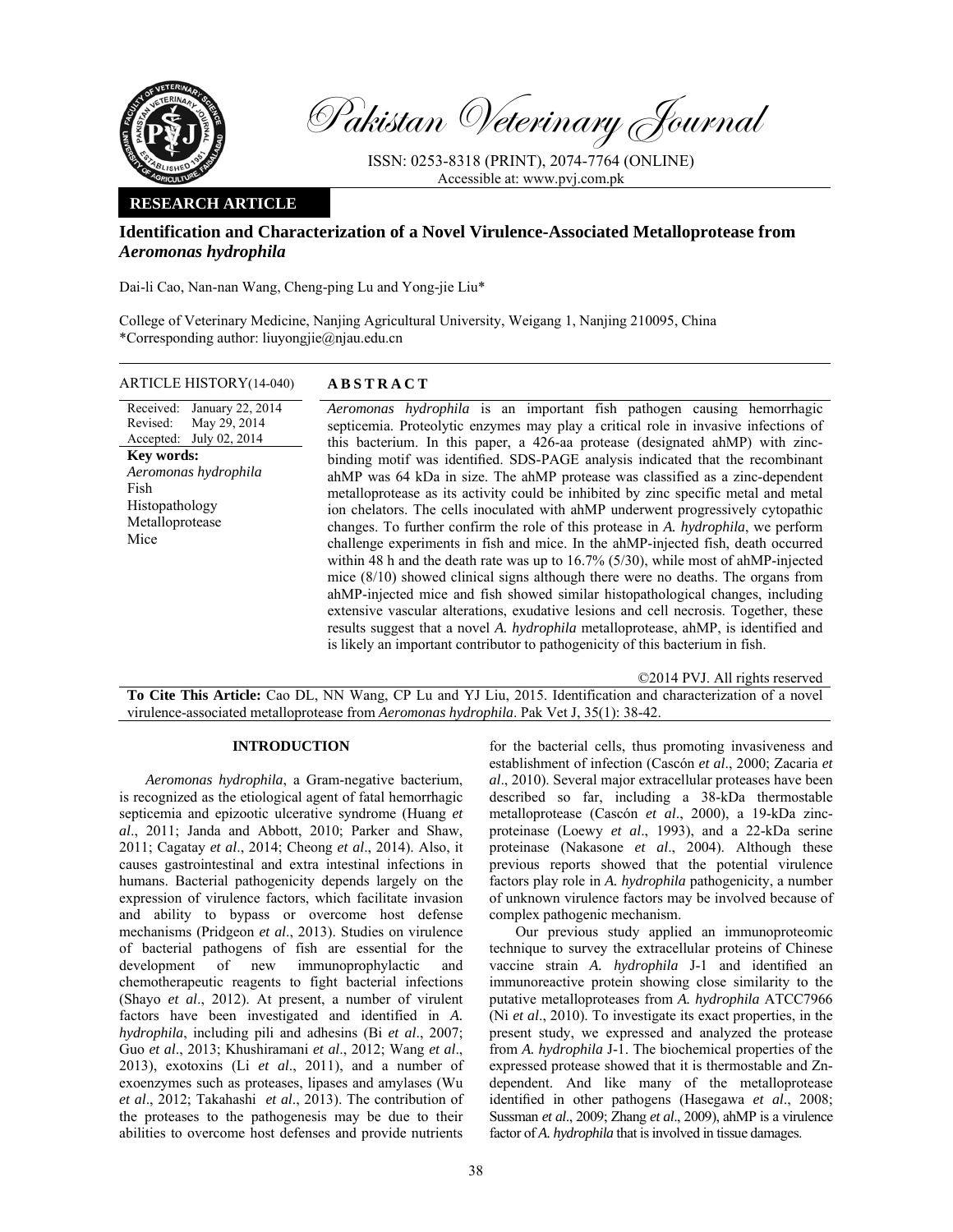### **MATERIALS AND METHODS**

**Bacterial strains and culture:** Chinese vaccine strain *A. hydrophila* J-1 (CGMCC 3220) was used in this study. *A. hydrophila* J-1 and *Escherichia coli* were cultured in Luria-Bertani (LB) medium at 28 and 37°C, respectively.

**Cloning and expression of ahMP:** Oligonucleotides ahMP-F (5'–GCGGAATTCGAAACCATCGACCTGAT-3') and ahMP-R (5'-CCGAAGCTTATCAGGCCGG CTGCGTCT-3') were designed according to sequence information available for *A. hydrophila*ATCC7966 (accession number AHA\_0616). The *ahMP* gene from *A. hydrophila* J-1 was cloned into pET28a expression vector and transformed into *E. coli* BL21 competent cells (TaKaRa, China). Expression of the recombinant protein was confirmed on 12% SDS-PAGE. The recombinant protein was refolded using a linear 4.0-0.0 M urea gradient in PBS (pH 7.4) after purified using  $HisTrap^{TM}HP$  (GE Healthcare, USA).

**Protease activity:** Briefly, 10 µl of purified ahMP was added to 100  $\mu$ l of azocasein (5 mg/ml) in 50 mMTris-HCl buffer (pH 8.0), and then incubated at 37°C for 2 h. Thereafter, 500 µl of 10% trichloroacetic acid was added and kept on ice for 30 min. After centrifugation at 12,000 rpm for 10 min, 500 µl of the supernatants were added to 500 µl of 1 MNaOH. Then the absorbance of mixture was measured at 442 nm. One unit of activity was defined as the amount of enzyme required to cause one unit increase in absorbance under the experimental conditions.

**Characterization of the protease:** The optimum temperature for protease activity was determined at a range of 4-100ºC. The effect of metal ions was determined using phenylmethylsulfonyl fluoride (PMSF), EDTA, 1,10-phenanthroline (OPA) and SDS. The purified protease was preincubated at 37ºC for 30 min with each chemical, followed by residual protease activity assay. The influence of various metal ions  $(Ca^{2+}, Zn^{2+}, Mg^{2+},$  $Cu^{2+}$  and Fe<sup>2+</sup>) was investigated by adding them to the reaction mixture at a final concentration of 10 mM.

**Cytotoxic effect of ahMP:** Briefly, the epithelial papilloma of carp (EPC) cells was cultured to confluence in 24-well plates at 28°C. Purified ahMP was added to EPC monolayers at a concentration of 2 mg/ml. After incubation for 12 h, 24 h and 36 h, respectively, the cells were used either for the determination of viability using CytoTox 96 non-radioactive cytotoxicity assay kit (Promega, China) or for morphological observation under an inverted microscope (Nikon).

**Challenge assay in mice:** ICR mice (6 weeks) were purchased from the Animal Experiment Center of Yangzhou University. They were randomly divided into two groups (n= 10 per group). In challenge group, individual mice were injected intraperitoneally (i.p.) with 200 µl of purified metalloprotease (2 mg/ml). Controls were injected with sterile PBS. Mortalities were recorded daily for 1 week. At 48 h after injection, blood samples were obtained for routine hematology, while the tissues including lung, heart, spleen and kidney were collected from mice euthanized humanely for histopathological examination.

**Challenge assay in fish:** Chinese breams weighing approximately 25 g were obtained from the Freshwater Fisheries Research Center and acclimated in a concrete pool for 15 days at 20°C. Then they were randomly divided into two groups (n= 30 per group). In challenge group, fish were injected i.p. with 200 µl of purified metalloprotease (1 mg/ml). Controls were injected with sterile PBS. Mortalities were recorded daily for 1 week.

**Statistical analysis:** All statistical analyses were performed with statistical package (SAS 9.0, USA). Repeated measures ANOVA models were used to test the statistical significance between two groups.

### **RESULTS**

**Cloning and sequencing of** *A. hydrophila* **ahMP gene:**  The putative metalloprotease gene was amplified from *A. hydrophila*J-1 genome by PCR. Then its sequence was submitted to GenBank with the accession number KF147981. The ahMP protein, consisting of 426 amino acids with 41 basic amino acids, 51 acidic amino acids, 129 hydrophobic amino acids and 134 hydrophobic amino acids, is encoded by an ORF of 1266 nucleotides. Further analysis showed that this domain contains a metalloproteases signature motif (HEXXHXUGUXHU, where X is any amino acid, coordinates zinc and contains catalytic Glu).

**Expression and purification of ahMP protein:** The *ahMP* gene was cloned into the pET-32a and transformed into *E.coli* BL21. After induced by IPTG, most metalloprotease were in inclusion body form (Fig. 1). The dissolved inclusion body was further purified by Ni-NTA column. The molecular weight of the recombinant enzyme was approximately 64 kDa as estimated by SDS-PAGE, which agreed well with the calculated one.

**Characterization of the protease:** The enzyme retained its activity over a wide temperature range between 4ºC and 70ºC, with the optimum temperature of 50ºC (Fig. 2). The effects of various chemicals were shown in Table 1. SDS (5%) strongly inhibited enzyme activity whilst zinc specific metal chelator 1,10-phenanthroline and EDTA reduced the enzyme activity more than half of the activity. The activity of ahMP was uninhibited by serine protease inhibitor PMSF. The addition of  $Mg^{2+}$ ,  $Ca^{2+}$ ,  $Cu^{2+}$  and  $Fe^{2+}$ did not significantly affect enzyme activity. These results suggest that ahMP is a zinc dependent metallo-protease.

**Cytotoxic effect on EPC:** The cells inoculated with ahMP underwent progressive morphological changes. At 12 h after inoculation, the cells became rounded and about 75% of the cells remained attached (Fig. 3A). At 24 h, approximately 25% of the rounded EPC cells remained (Fig. 3B). By 36 h post infection, all the rounded EPC cells detached from each other and also from the well (Fig. 3C), while EPC cells inoculated with PBS showed no marked changes and adhered tightly to their neighbors (Fig. 3D).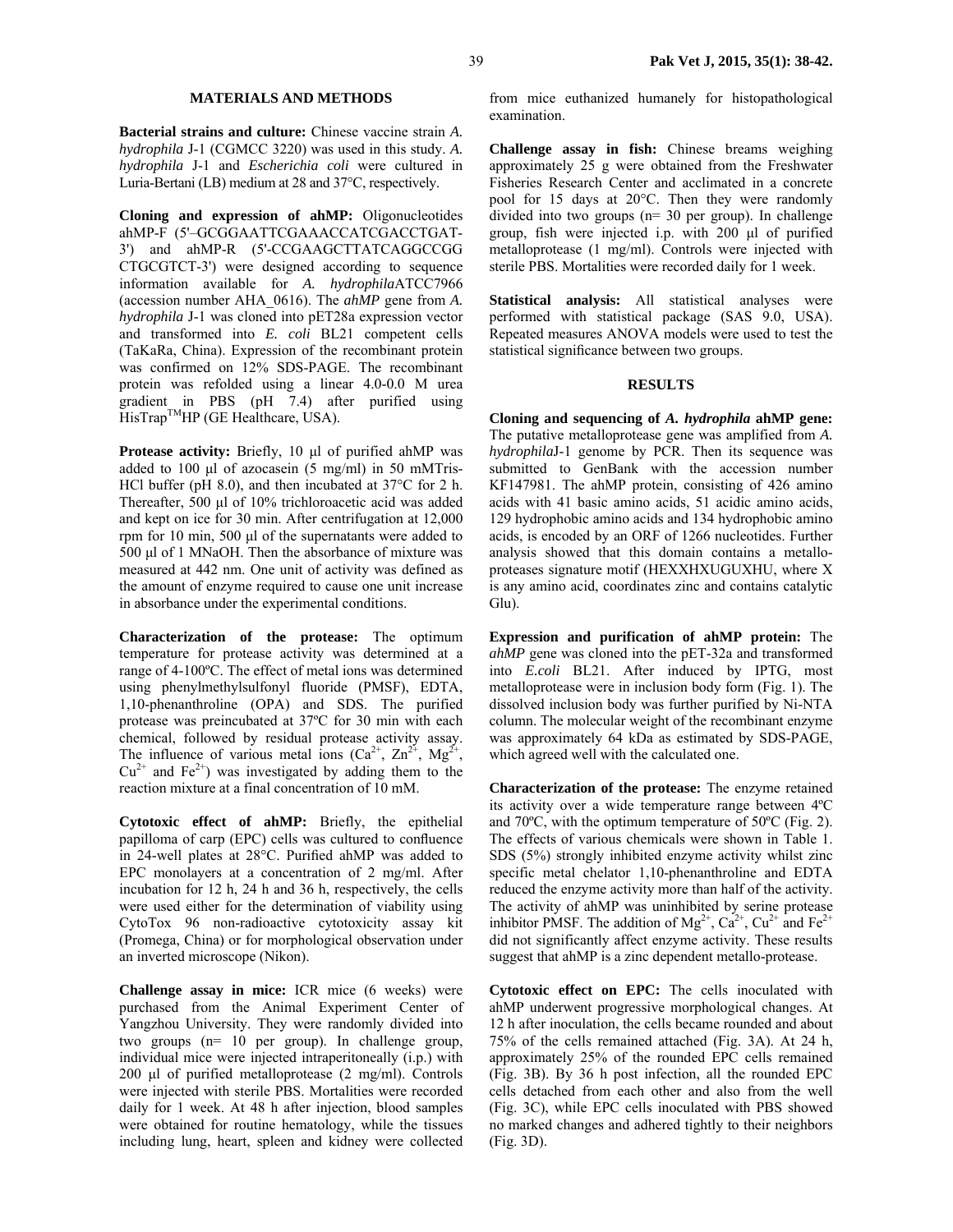

**Fig. 1:** SDS-PAGE analyses of ahMP expression. Lane M, molecular weight marker; lane 1 and lane 2, pET32a-ahMP in IPTG-induced *E. coli* BL21; lane 3, pET32a in IPTG-induced *E. coli* BL21; lane 4 and lane 5, purified supernatant proteins; lane 6 and lane 7, purified precipitate proteins of ahMP.



**Fig. 2:** Effect of temperatures on ahMP activity. Enzyme reaction was performed in 100 ml of 50 mMTris–HCl (pH 8.0) containing 5 mg/ml of azocasein at varying temperatures. The enzyme activity at 50°C was defined as 100%.

In order to determine the extent to which ahMP could be cytotoxic to EPC, we used the lactate dehydrogenase (LDH) release test to measure cytotoxicity levels. The ahMP protein was found to be cytotoxic to EPC in a timedependent manner. At 12 h, ahMP showed lower toxicity to the cells with the level of 5.78%. However, the cytotoxicity levels (25.46%) at 24 h were significantly higher (P<0.01). In particular, the level of cytotoxicity was up to 65.71% at 36 h.

**Challenge assay in mice:** At 24 hours after injection with the purified ahMP, the mice (8/10) manifested lethargy and less activity, and the clinical signs lasted for 24 hours. Then the mice showed tolerance and no mice were dead.

The hematological analysis showed a significant difference in the number of white blood cells (WBCs) between ahMP-injected mice and controls, whereas no significant differences were found in the other parameter values (Table 2).

All tissues collected from the injected mice with ahMP showed significant pathological changes. In the heart, the fiber of cardiac muscle underwent atrophy with spatium intermusculare thickened. Also, significant hemorrhage was found in cardiac muscles (Fig. 4A). In the lung, alveolar septa became thickened or ruptured. Alveolar capillaries became distended and were filled with red blood cells (Fig. 4B). Some adjacent alveoli fused to form a large lumen. In bronchioles and adjacent alveoli, epithelial cell regeneration was accompanied by fibrovascular tissue proliferation and inflammatory cell



**Fig. 3:** Micrographs of EPC cells. (A) EPC cells incubated with purified ahMP for 12 h. (B) EPC cells incubated with purified ahMP for 24 h. (C) EPC cells incubated with purified ahMP for 36 h. (D) EPC cells incubated with PBS for 36 h.



**Fig. 4:** Histopathologic appearances of H&E-stained heart, lung, kidney and spleen of mice injected with purified metalloprotease  $(400 x)$ . (A) Heart, showing hemorrhage in cardiac muscles and atrophy of muscle cells. (B) Lung, showing alveolar capillary filled with erythrocytes and thickened alveolar septum. (C) Lung, showing epithelial cell regeneration, fibrovascular tissue proliferation, and inflammatory cell infiltration. (D) Kidney, showing a large number of erythrocytes accumulated between renal tubules. (E) Kidney, showing many vacuoles in the cytoplasm of convoluted tubular epithelia. (F) Polynuclear macrophage in the red pulp of the spleen.

infiltration (Fig. 4C). Configurations of the kidney tubules and collecting ducts almost disappeared. Epithelia of renal tubules showed degeneration and necrosis. A large number of erythrocytes are accumulated between renal tubules (Fig. 4D). Besides, the cytoplasmas of convoluted tubular epithelia were filled with many vacuoles of varying sizes (Fig. 4E). A lot of polynuclear macrophages were seen in the red pulp of the spleen (Fig. 4F).

**Challenge assay in fish:** The breams inoculated with ahMP showed a higher death rate (5/30) within 48 h, but there were no death records after 72 h. Most dying fish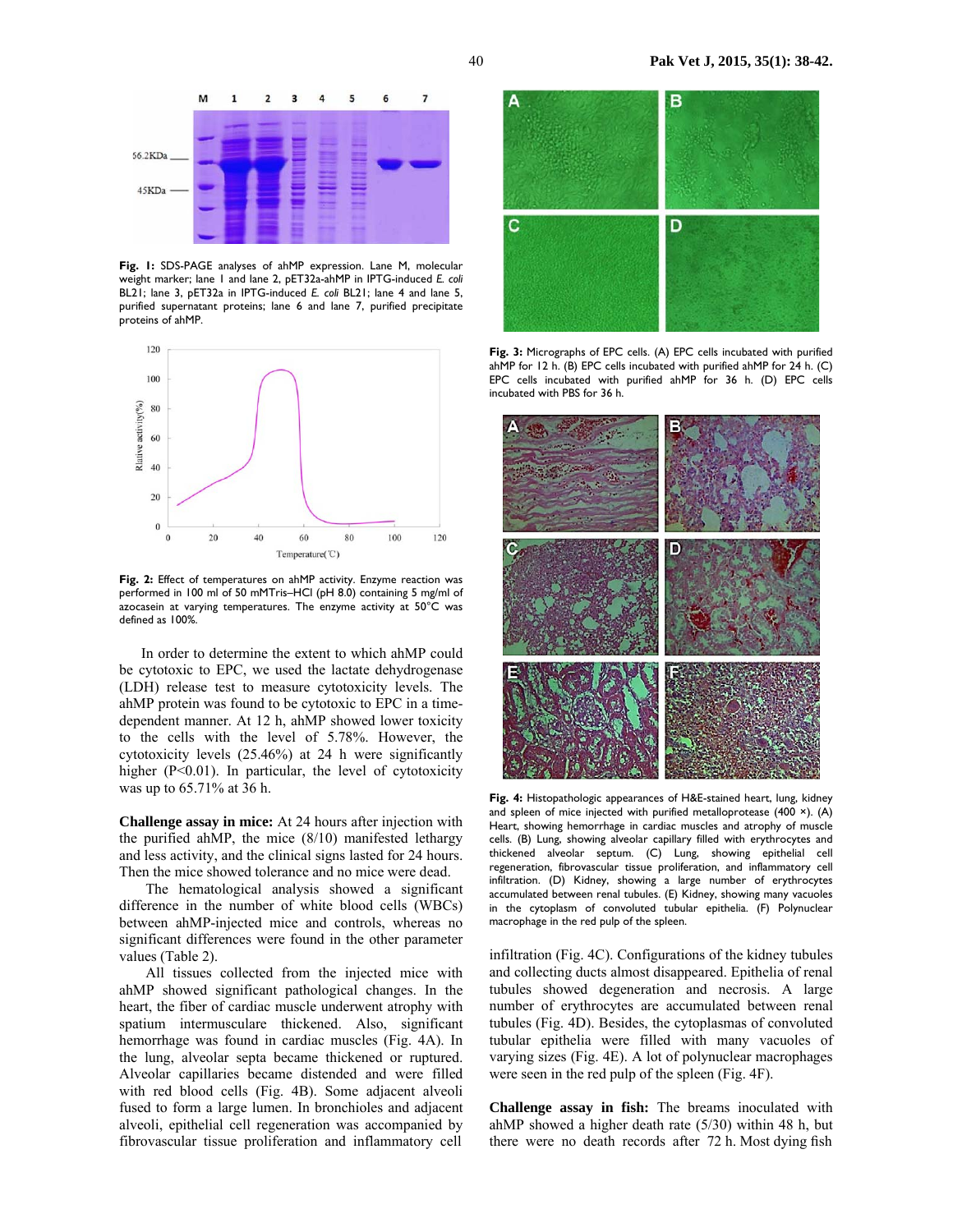**Table 1:** Effect of metal ions and inhibitors on ahMP activity

| Chemicals                                                               | Concentration   | Residual activity (%) |  |
|-------------------------------------------------------------------------|-----------------|-----------------------|--|
| control                                                                 |                 | 100                   |  |
| <b>EDTA</b>                                                             | $10 \text{ mM}$ | 43.93                 |  |
| <b>SDS</b>                                                              | 5% $(v/v)$      | 31.75                 |  |
| <b>PMSF</b>                                                             | 10 mM           | 113.3                 |  |
| 1,10-phenanthroline                                                     | $10 \text{ mM}$ | 47.62                 |  |
| $Zn^{2+}$                                                               | $10 \text{ mM}$ | 46.07                 |  |
| $\begin{array}{c}\n \mathsf{Mg}^{2+} \\ \mathsf{Cu}^{2+}\n \end{array}$ | $10 \text{ mM}$ | 84.20                 |  |
|                                                                         | $10 \text{ mM}$ | 85.52                 |  |
| $Fe2+ Ca2+$                                                             | $10 \text{ mM}$ | 93.44                 |  |
|                                                                         | 10 mM           | 95.08                 |  |

**Table 2:** Changes of hematological parameters in the mice after injected with the purified ahMP protein

| Hematological parameters         | ahMP-injected mice | PBS-injected mice |
|----------------------------------|--------------------|-------------------|
| Red blood cells $(10^6/\mu l)$   | $10.42 \pm 0.62$   | $10.03 \pm 0.78$  |
| Hematocrit (%)                   | $52.42 \pm 3.00$   | $50.73 \pm 4.27$  |
| MCV (fl)                         | $50.33 \pm 0.52$   | 50.67±0.82        |
| Hemoglobin (g/dl)                | 29.18±0.43         | 29.37±0.31        |
| <b>RDW (%)</b>                   | $15.85 \pm 0.34$   | 15.90±0.54        |
| White blood cells $(10^3/\mu l)$ | $6.07 \pm 1.89$ ** | $16.15 \pm 9.05$  |
| Platelet number $(10^3/\mu l)$   | 345.00±55.00       | 325.2±83.89       |

\*\*Represent a significant difference between the ahMP-injected mice and control (P<0.01). MCV: mean corpuscular volume; RDW: red blood cell volume distribution width.

presented the clinical sign of hemorrhage. Further, we performed the histopathological examination for the breams which have survived from ahMP inoculation. Our result showed that the percentages of breams presenting the histological alterations were  $28\%$  (7/25) and 0 (0/30) after injected with ahMP and PBS buffer, respectively. Major histological changes were found in head kidney, heart and liver, including hemorrhage and exudative lesions (data not shown).

#### **DISCUSSION**

In the present work, we describe the cloning, expression and characterization of ahMP, a novel metalloprotease from *A. hydrophila* strain J-1. The inhibition study showed that the proteolytic activity of recombinant ahMP was inhibited by metal ion chelators, such as EDTA and 1,10-phenanthroline, also by SDS. In contrast, the serine protease inhibitor PMSF did not affect the proteolytic activity of ahMP. Besides, the present study also showed that ahMP was most likely a zincdependent metalloprotease as it was still inhibited by zinc specific metal. It has been reported that most metalloproteases were zinc-dependent proteins (Hăse and Finkelstein, 1993). The primary sequence motif HEXXH was found in many zinc-containing proteases, and was suggested to be indicative of membership in the family (Jongeneel *et al*., 1989). The zinc-binding motif, HEXXH is present in the deduced amino acid sequence of ahMP, which further demonstrates that ahMP is a zinc metalloprotease.

Extracellular metalloproteases are widely distributed in the bacterial world. In pathogenic bacteria, these enzymes are involved in colonization and invasion during host-pathogen interaction, apart from providing nutrients for the microorganism. Some metalloproteases have been considered to play a key role in pathogenesis. Bjornsdottir *et al*. (2009) suggested that the metallopeptidase MvP1 of *Moritella viscosa* could cause extensive tissue necrosis and hemorrhages at the site of injection, and thus aid in

the invasion and dissemination of this bacterium in the host by causing tissue destruction. Yang *et al*. (2007) reported that an extracellular zinc metalloprotease, EmpA, is a putative virulence factor of *Listonella anguillarum*  (formerly *Vibrio anguillarum*). However, the metalloprotease Vvp of *Vibrio vulnificus* is not an essential lesion factor, since a Vvp-defective mutant exhibited similar lesions to those caused by the wild type strain in eels (Valiente *et al*., 2008). Another study about *Vibrio*  (Labreuche *et al*., 2010) showed the zinc metalloprotease impairs the host cellular immune defense, which suggested that the metalloprotease indeed related to the pathogenicity.

To determine the pathological actions of the ahMP protein, we perform animal experiment in two host models, mice and fish. Most of ahMP-injected mice showed clinical signs although there were no deaths. The ahMP protein could have a more harmful effect on fish and even be lethal to the host. In the ahMP-injected fish, death occurred within 48 h and the death rate was up to 16.7% (5/30). The organs from ahMP-injected mice and fish showed similar histopathological changes, including extensive vascular alterations, exudative lesions and cell necrosis. The histopathologic presentations were in agreement with previous reports in *A. hydrophila*-infected animals (Angka, 1990; Rey *et al*., 2009). The organ most severely affected in fish was the head kidney. This finding is in accordance with that from the earlier investigation in the eels injected with *V. vulnificus* extracellular products (ECPs) (Valiente *et al*., 2008). The head kidney serves as a principal immune organ in fish, which is responsible for phagocytosis, antigen processing, formation of IgM and immune memory (Tort *et al*., 2003). This organ showed severe necrosis after ahMP injection, which could explain why the ahMP-injected fish died so quickly.

The hematological analysis in the ahMP-injected mice showed that the metalloprotease ahMP did not cause apparent changes in the blood parameters indicative of anemia: hemoglobin levels, hematocrit and number of red blood cells. However, it should be noted that there was a significant decrease in number of WBCs. The obvious alternation caused by ahMP may be a novel mechanism contributing to *A. hydrophila* pathogenicity. Further studies are required to evaluate this hypothesis.

**Conclusion:** This study has focused on identifying a novel metalloprotease. Based on sequence and characteristic analyses, the protease is classified into a family of zinc metalloproteases. Moreover, it has been clearly shown that the metalloprotease (ahMP) acts as one of the critical virulence factors in the pathogenicity of *A. hydrophila.* Hopefully, this study will lead to a deeper understanding of the virulence of this bacterium.

**Authors' contributions:** Liu YJ, Cao DL and Lu CP conceived and designed the review. Cao DL and Wang NN executed the experiment and analyzed the data. All authors interpreted the data, critically revised the manuscript for important intellectual contents and approved the final version.

**Acknowledgment:** This work was supported by National Nature Science Foundation (31072151, 31372454) and